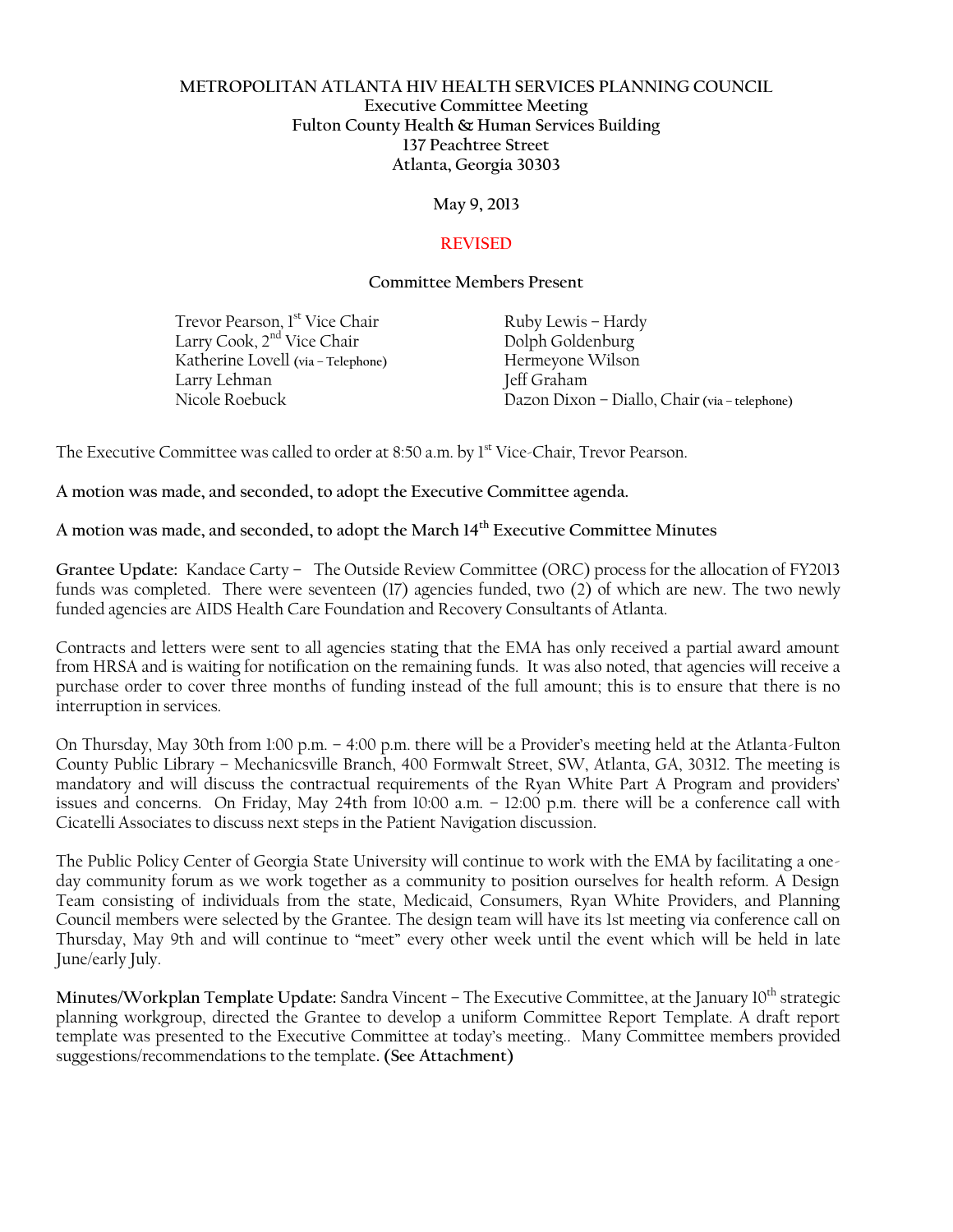**Executive Committee May 9, 2013 Page 2** 

#### **Committee Updates:**

**Assessment Committee:** Timothy Webb – The Committee has drafted a full report and preparing to present to the Priorities Committee during the Committee's upcoming deliberations. The next Assessment Committee meeting will be held on Wednesday, June, 5<sup>th</sup> from 9:30 a.m. – 11:30 a.m. at Positive Impact located at 60 Eleventh Street.

**Comprehensive Planning Committee:** Katherine Lovell – The Comprehensive Planning Committee will meet on Wednesday, June 12<sup>th</sup> at Grady IDP room 354 from 9:30 a.m. – 11:30 a.m.

**Council Procedures Committee:** Larry Lehman – The Council Procedures Committee has received draft By Laws revision recommendations from the Grantee. The Committee will meet to review the recommendations and other considerations. The outcome will be presented to the Planning Council in August for approval. The Committee's meeting date, time, and location will be announced.

**Evaluation Committee:** Ruby Lewis Hardy – The Evaluation Committee will meet in May to discuss the process for assessing the efficiency of the Grantee's administrative mechanism in rapidly allocating funds during the FY12 Grant year. A notice of the meeting dates will be sent out to all Evaluation Committee members.

**HOPWA Committee:** Dolph Goldenburg – The HOPWA Committee has developed a Consumer leadership training initiative with the intent of preparing Consumers to serve on housing boards. There will be twenty (20 slots, with nine (9) slots reserved for members of the Planning Council's Consumer Leadership Institute. All persons desiring to participate must complete an application. The deadline to submit applications is Friday, May 24<sup>th</sup>. There is a (5) month training period with sessions being held in two (2) hour blocks, once per month. The training topics are:

- How to be a good board member
- Legal and ethics training
- How to read financial documents
- Fundraising

The training will conclude with board recruitment fair.

**Membership Committee:** Hermeyone Wilson – The Membership Committee met on Monday, April 29<sup>th</sup> from 1:00p.m. – 3:00 p.m. to review Planning Council meeting attendance. There were several individuals identified that have missed two (2) consecutive Planning Council meetings. The individuals were notified. The Committee identified At-Large members who may be called upon to replace any member who may lose his/her voting slot due to attendance issues.

The Committee has also set the membership schedule for the 2013-2014 membership drive which will start July 1<sup>st</sup> - 31<sup>st</sup>. This year New Member Orientation will be held prior to the seating of the new Planning Council. Committee meeting dates will be announced at a later time.

The Leadership Institute will meet on Monday, June 10<sup>th</sup> at 10:00 a.m. at the Ryan White Office. This training session will focus on the Priorities process.